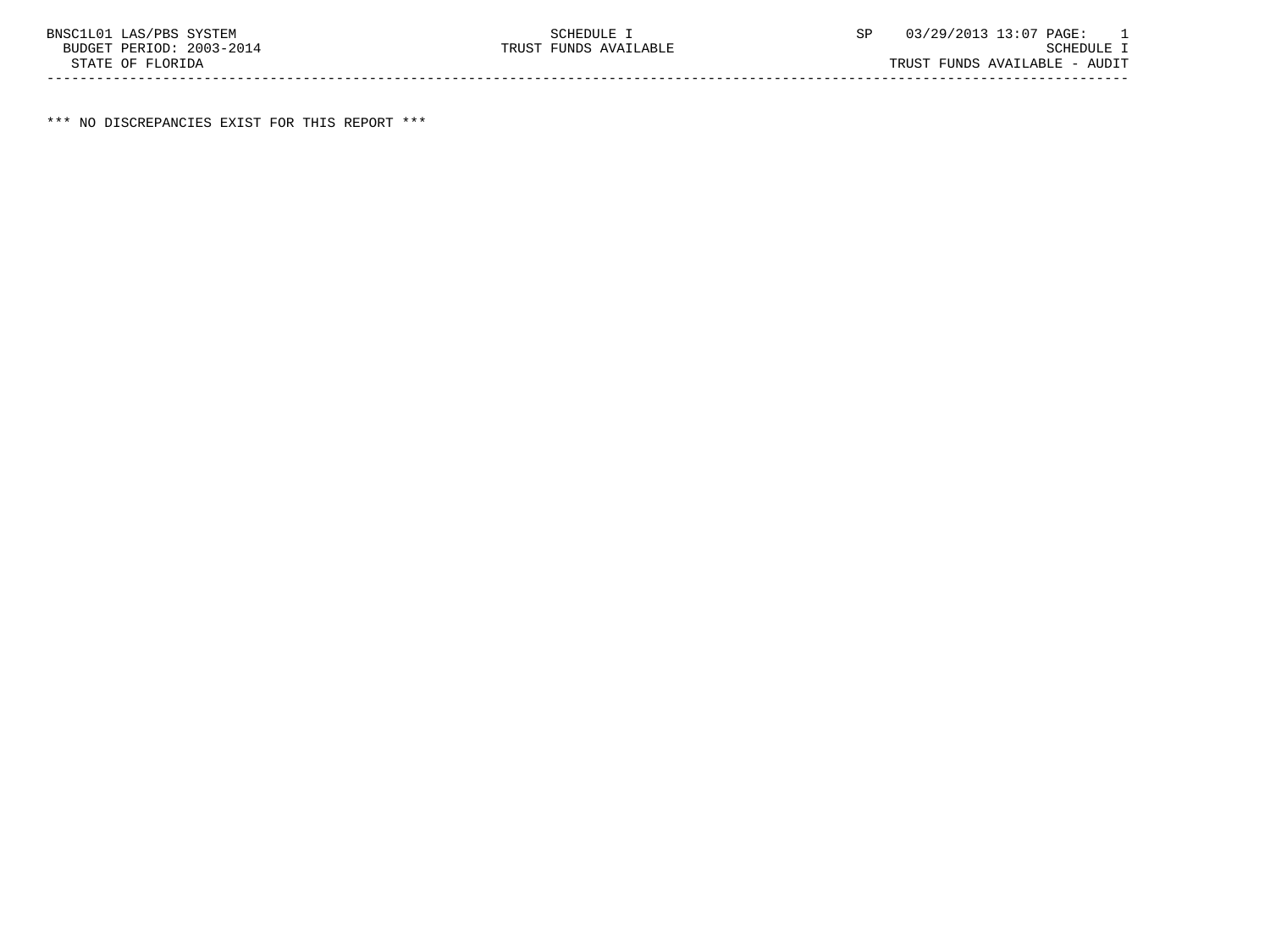| BNSC1L01 LAS/PBS SYSTEM<br>BUDGET PERIOD: 2003-2014<br>STATE OF FLORIDA<br>--------------------------                                                                                                                                    | SCHEDULE I<br>TRUST FUNDS AVAILABLE                              |                                      | SP                                                                                    | 03/29/2013 13:07 PAGE: 1<br>SCHEDULE I<br>TRUST FUNDS AVAILABLE<br>-------------- |
|------------------------------------------------------------------------------------------------------------------------------------------------------------------------------------------------------------------------------------------|------------------------------------------------------------------|--------------------------------------|---------------------------------------------------------------------------------------|-----------------------------------------------------------------------------------|
|                                                                                                                                                                                                                                          |                                                                  | COL A12 COL A14                      | AGY FIN REQ AGY AMD REQ<br>FY 2013-14 FY 2013-14<br>_________________________________ |                                                                                   |
| PAROLE COMMISSION 78000000                                                                                                                                                                                                               |                                                                  |                                      |                                                                                       |                                                                                   |
| FUND: FEDERAL GRANTS TRUST FUND<br>2261                                                                                                                                                                                                  |                                                                  |                                      |                                                                                       |                                                                                   |
| SECTION I: DETAIL OF REVENUES<br>CODE                                                                                                                                                                                                    | REVENUE CAP SVC AUTH MATCHING % CFDA<br>CHG % ST I/C LOC I/C NO. |                                      |                                                                                       |                                                                                   |
| 03 VOCA GRANT                                                                                                                                                                                                                            | 001510 NO 0.0 947.045 0.25 I 0.00 16.575 50,558 50,558           |                                      |                                                                                       |                                                                                   |
| TOTAL TO LINE B IN SECTION IV                                                                                                                                                                                                            |                                                                  |                                      | 50,558 50,558<br>============================                                         |                                                                                   |
| SECTION II: DETAIL OF NONOPERATING EXPENDITURES                                                                                                                                                                                          | OBJECT TRANSFER CFDA<br>CODE<br>TO BE<br>NO.                     |                                      |                                                                                       |                                                                                   |
|                                                                                                                                                                                                                                          |                                                                  |                                      |                                                                                       |                                                                                   |
| TOTAL TO LINE E IN SECTION IV                                                                                                                                                                                                            |                                                                  |                                      | ===========================                                                           |                                                                                   |
| SECTION III: ADJUSTMENTS                                                                                                                                                                                                                 | OBJECT<br>CODE                                                   |                                      |                                                                                       |                                                                                   |
|                                                                                                                                                                                                                                          |                                                                  |                                      | -------------- --------------                                                         |                                                                                   |
| TOTAL TO LINE H IN SECTION IV                                                                                                                                                                                                            |                                                                  |                                      | ===========================                                                           |                                                                                   |
| SECTION IV: SUMMARY                                                                                                                                                                                                                      |                                                                  |                                      |                                                                                       |                                                                                   |
| UNRESERVED FUND BALANCE - JULY 1<br>ADD: REVENUES (FROM SECTION I)<br>TOTAL FUNDS AVAILABLE (LINE A + LINE B)<br>LESS: OPERATING EXPENDITURES<br>LESS: NONOPERATING EXPENDITURES (SECTION II)<br>LESS: FIXED CAPITAL OUTLAY (TOTAL ONLY) | (A)<br>(B)<br>(C)<br>(D)<br>(E)<br>(F)                           | 22,084<br>50,558<br>72,642<br>50,130 | 22,084<br>50,558<br>72,642<br>51,188                                                  |                                                                                   |
| UNRESERVED FUND BALANCE - JUNE 30 - BEFORE ADJ<br>NET ADJUSTMENTS (FROM SECTION III)<br>ADJUSTED UNRESERVED FUND BALANCE - JUNE 30                                                                                                       | (G)<br>(H)<br>(T)                                                | 22,512<br>22,512                     | 21,454<br>21,454                                                                      |                                                                                   |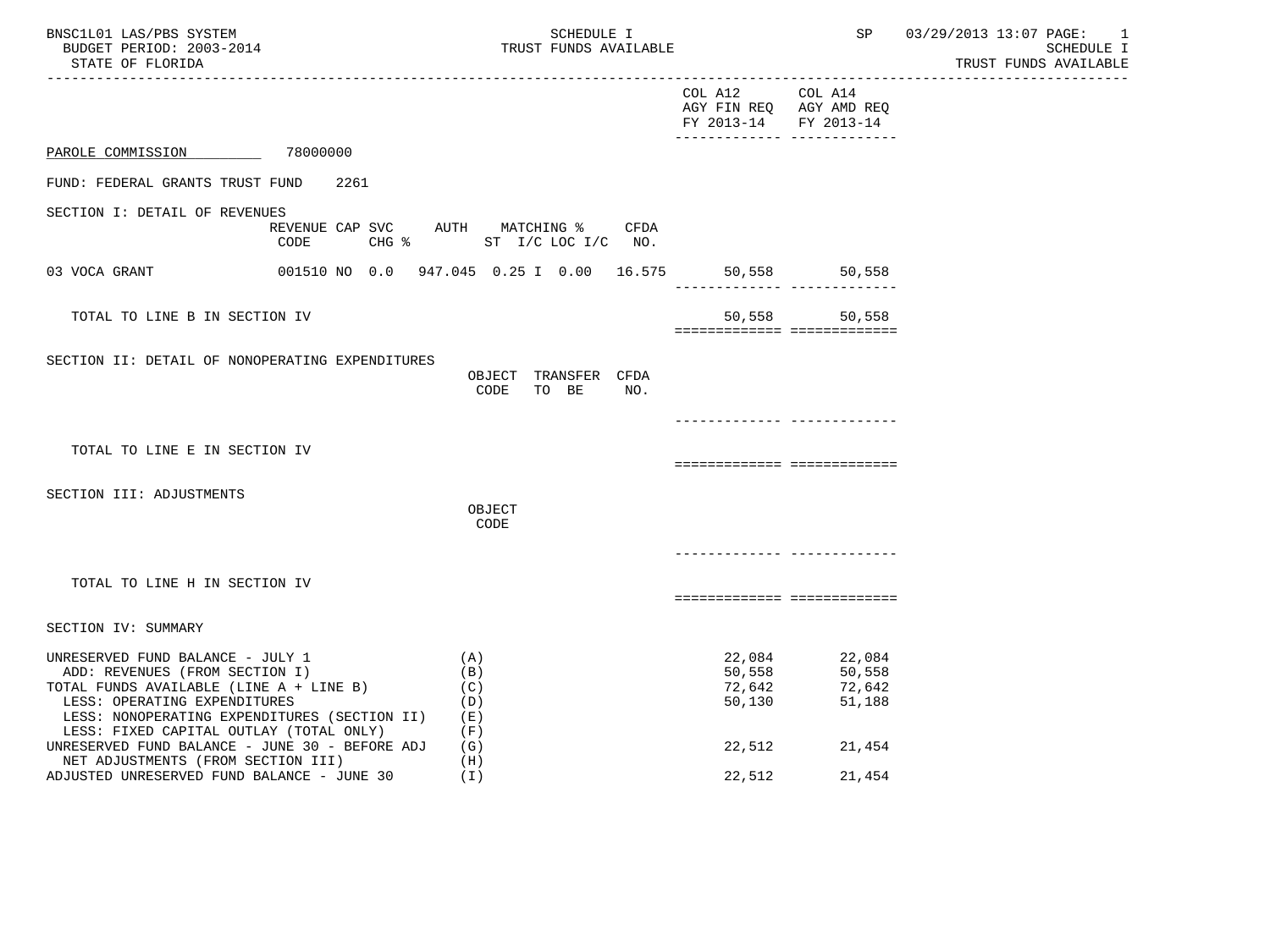| BNSC1L01 LAS/PBS SYSTEM<br>BUDGET PERIOD: 2003-2014<br>STATE OF FLORIDA | SCHEDULE I<br>TRUST FUNDS AVAILABLE         |                                      | SP                                           | 03/29/2013 13:07 PAGE: 2<br>SCHEDULE I<br>TRUST FUNDS AVAILABLE |
|-------------------------------------------------------------------------|---------------------------------------------|--------------------------------------|----------------------------------------------|-----------------------------------------------------------------|
|                                                                         |                                             | COL A12<br>AGY FIN REQ<br>FY 2013-14 | COL A14<br>AGY AMD REQ<br>FY 2013-14         |                                                                 |
| 78000000<br>PAROLE COMMISSION                                           |                                             |                                      |                                              |                                                                 |
| FUND: FEDERAL GRANTS TRUST FUND<br>2261                                 |                                             |                                      |                                              |                                                                 |
| SCHEDULE IB: DETAIL OF UNRESERVED FUND BALANCE                          | FUNDING SOURCE<br>STATE (S)<br>NONSTATE (N) |                                      |                                              |                                                                 |
| 01 FEDERAL GRANT                                                        | N                                           |                                      | 22,512 22,512                                |                                                                 |
| ADJUSTED UNRESERVED FUND BALANCE - JUNE 30                              |                                             |                                      | 22,512 22,512<br>=========================== |                                                                 |